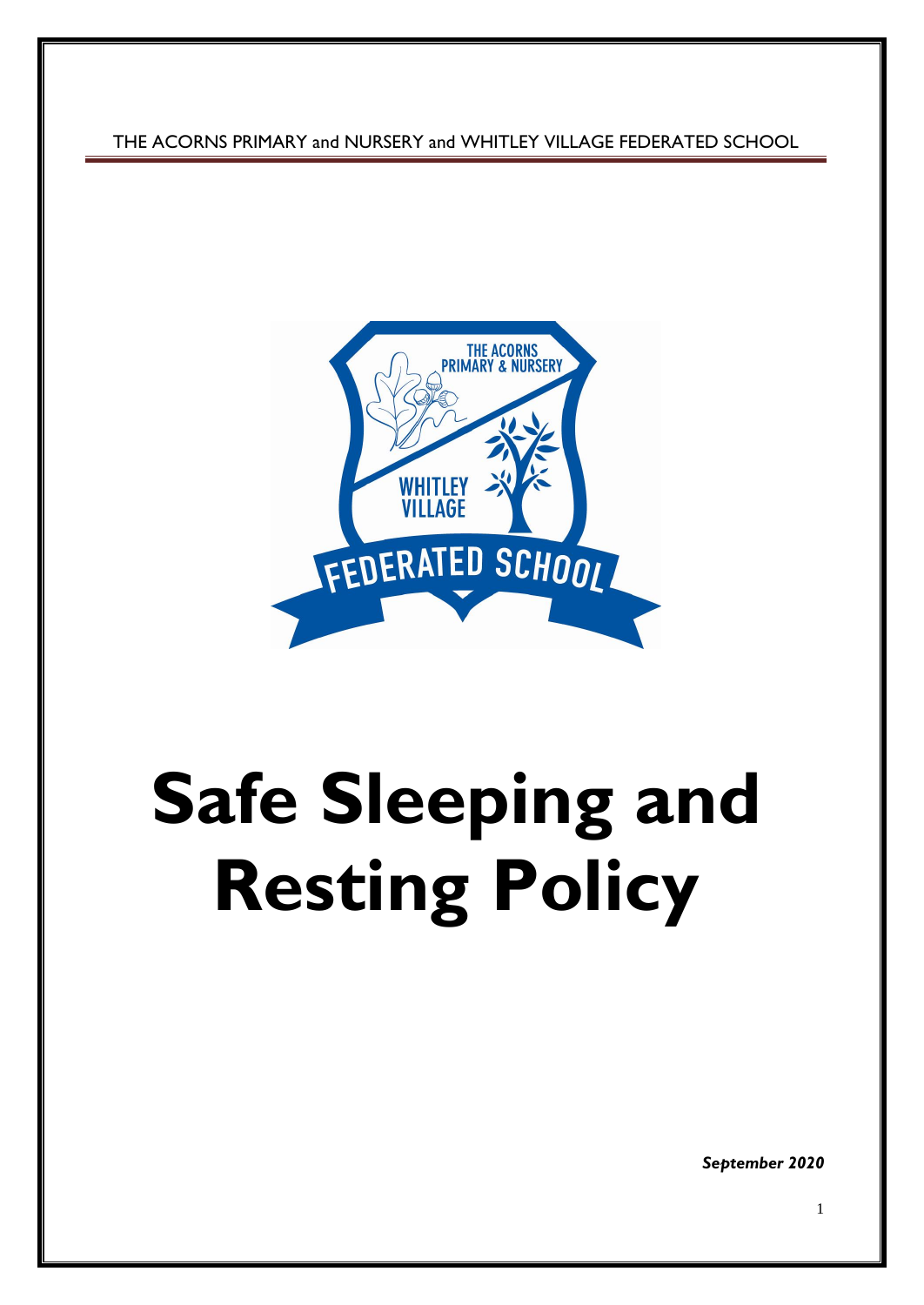# **Safe Sleeping and Resting Policy**

This policy sets out clear guidelines on supporting children's needs for sleeping. At The Acorns Primary and Nursery School we will ensure that ALL children receive the rest and sleep that they need during the session.

*EYFS Legal Requirement:*

*3.59 – Sleeping children must be frequently checked*

#### **Aims:**

- To promote the welfare of all children
- To ensure children have appropriate facilities in order to have a sleep if required.
- To provide guidance and reassurance to staff who support a child who needs a sleep.
- To assure parents/carers that staff are knowledgeable about personal care and that their individual concerns are taken into account.

# **STAFF**

Staff are fully aware of the fact that children need to rest and sleep

Staff appreciate that children have individual needs and routines which vary as they grow and develop

Children are encouraged to indicate and say when they are tired and need to rest.

#### **Parental Involvement**

Parents will be asked during the settling in process whether there are any special requirements with regard to naps or sleep times. Any specific requests will be noted and followed (where possible). Parents will be informed at the end of the session if their child has had a sleep during their session.

# **Health and Safety**

- Risk assessments will be carried out for the quiet and resting area
- Cleanliness, hygiene practices and equipment quality will be maintained (see cleaning sleeping mat and bedding procedure)
- Hazards
	- o falling equipment ensure there is no equipment stored above the resting area that might be pulled onto a child during resting times.
	- $\circ$  crowding risks only one child per sleeping mat.
	- o SIDS all children who require a sleep will be laid down on their back
		- we follow the 'feet to foot' sleeping position.
			- temperature of the resting area will be monitored, ideal temperature is 16-20°C.

# **REST AREAS**

Within the 2-year-old provision (caterpillar room) there is a quiet carpeted rest area with soft seating and cushions where children can go if they wish to rest and relax. If a child requires a sleep then the practitioner will provide them with a sleeping mat and a blanket. All blankets will be washed after use. Children who regularly require a sleep will be issued with their own blanket and this will be labelled.

Sleeping mats will be cleaned with antibacterial cleaner after each use and stored near to the rest area.

# **COMFORTERS AND COMFORT BLANKETS**